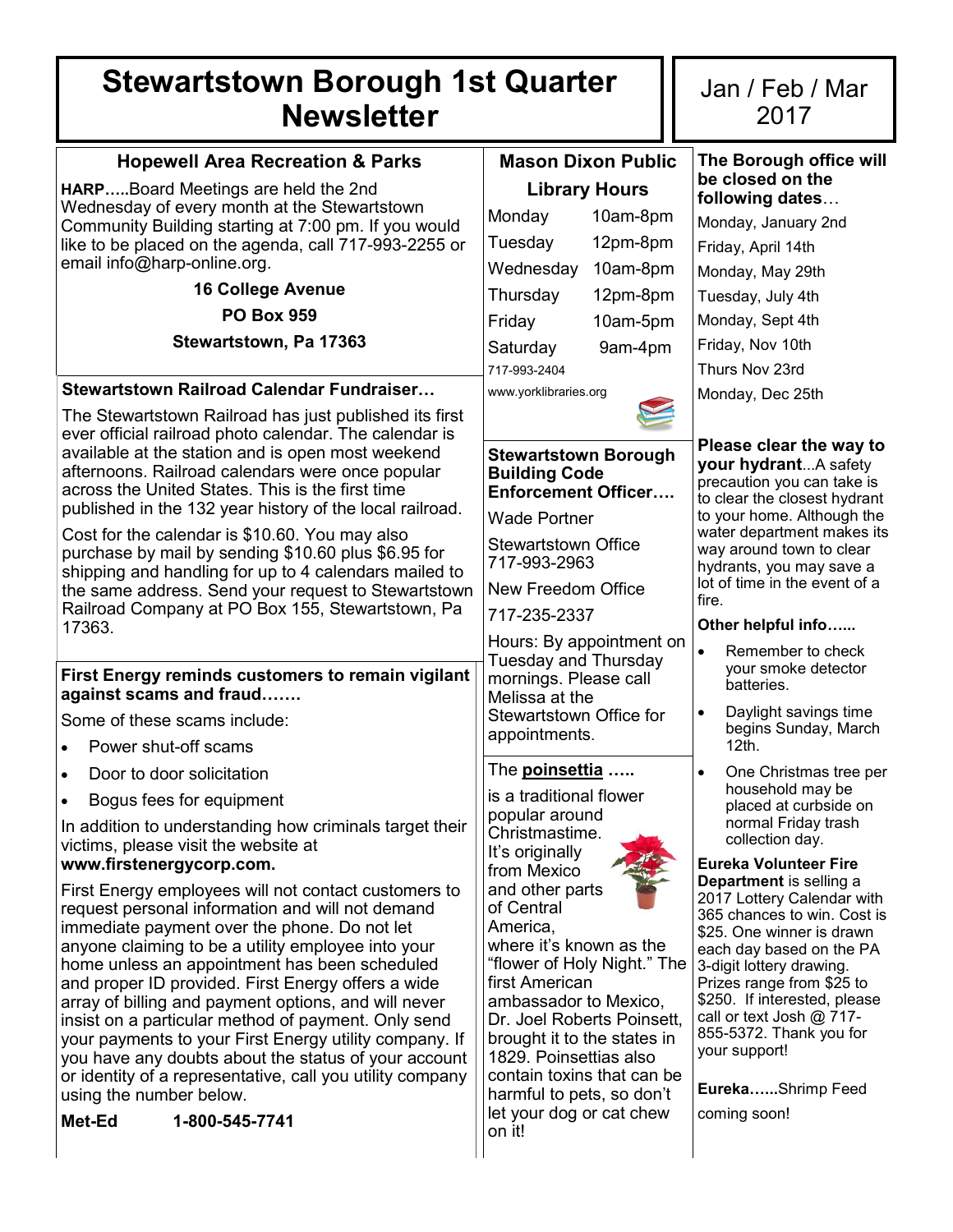## **Page 2** | | Stewartstown Borough 1st Quarter Newsletter

#### **York County– Stewartstown Borough**

**2017 Tax Collection Schedule**

All collections will be received at Stewartstown Borough Building, 6 North Main Street, side entrance on the following days:

| Monday    | April 10th | 6:00 to 7:00 pm   | Thursday | April 13th | 6:00 to $7:00 \text{ pm}$ |
|-----------|------------|-------------------|----------|------------|---------------------------|
| Tuesday   | April 11th | 3:30 to 4:30 pm   | Monday   | April 17th | $3:30$ to 4:30 pm         |
| Wednesday | April 12th | 10:00 to 11:00 am | Tuesday  | April 18th | 10:00 to 11:00 am         |

**NOTE:** If you can not make the above scheduled times, payments are to be made payable and mailed to the name and address below. When making payments, County / Borough Real Estate can not be on the same check as School Real Estate payments.

**Important:** If your account is in escrow, please submit your Real Estate Tax Notice Only, to your mortgage company. Tax Collector's Copy portion only. DO NOT SEND both copies.

### **COPIES OF TAX NOTICES ARE \$20.00.**

Thank you, Questions, please call 717-993-2963 Sandra Mitchell, Tax Collector Monday through Friday 2:00 to 4:00 pm

PO Box 455

Stewartstown, Pa 17363

# Go Green, Save a Tree

If every American household used eBills and online bill pay, it could reduce solid waste in U.S. landfills by more than 800,000 tons a year and help curb the release of greenhouse gases by 2.1 million tons, according to Javelin Strategy and Research. This could also save an estimated 18.5 million trees a year! The Stewartstown Borough Customer Portal provides you with the opportunity to access your account information and activity. In addition to paying your bills online, you will be able to do the following:

Sign up for eBills View or print your bills (current or previous) View your billing, payment, and adjustment history View your usage history

No more waiting for the mail. Make your life easy by receiving your bill each month online. Our e-Bill is a secure way to receive and view your bill online. By enrolling in e-Billing, you'll conveniently receive an e-mail each month when your bill is ready for viewing online. Say goodbye to paper bills and hello to convenience and less clutter!

**Sign up today by going to <https://stewartstown.authoritypay.com> and click on "Set Up Online Access. You will need your account number and CID number, which are both located on your Borough bills.** 

**Code RED…** Stewartstown Borough provides critical notifications to its members through CodeRED. By signing up, you will be contacted in the event of water main breaks, boil water notices, etc., that affect your area. Sign up by clicking on the [HERE](https://public.coderedweb.com/cne/en-us/f9ec63def2b4) in the Code Red section of the Borough website. Your information is confidential and will only be used for community notifications.

**www.stewartstown.org**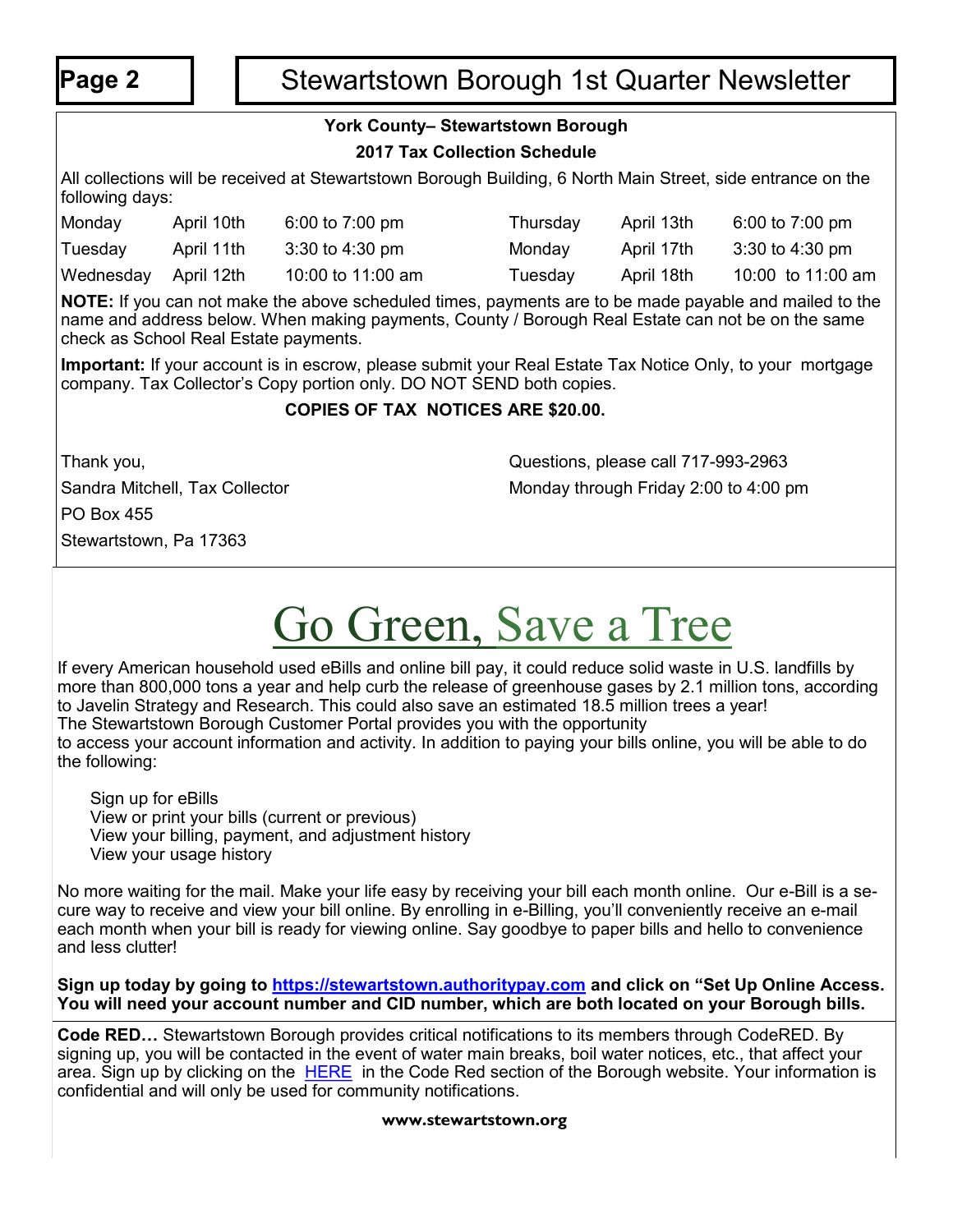# Stewartstown Borough 1st Quarter Newsletter

**Page 3**

| <b>Winter Weather Advisory</b>                                                                                                                                                                                                                                                                                                                                                                                                                                                                                                                                                                                                                                             | <b>IMPORTANT !!!!</b>                                                                                                                                                                                                                                                                                                                                                                                                                                                                                                                                                                                                                                                                                                                                          | Stewartstown Borough is                                   | re-                |  |
|----------------------------------------------------------------------------------------------------------------------------------------------------------------------------------------------------------------------------------------------------------------------------------------------------------------------------------------------------------------------------------------------------------------------------------------------------------------------------------------------------------------------------------------------------------------------------------------------------------------------------------------------------------------------------|----------------------------------------------------------------------------------------------------------------------------------------------------------------------------------------------------------------------------------------------------------------------------------------------------------------------------------------------------------------------------------------------------------------------------------------------------------------------------------------------------------------------------------------------------------------------------------------------------------------------------------------------------------------------------------------------------------------------------------------------------------------|-----------------------------------------------------------|--------------------|--|
| During a winter weather advisory, which is<br>issued by the Office of Emergency Management<br>of York County, residents are recommended to<br>limit automobile travel during the storms as<br>much as possible. A Winter Weather Advisory<br>means that periods of snow, sleet or freezing<br>rain will cause travel difficulties. Motorists should<br>be extra cautious and prepared for slippery<br>roads and limited visibility. All motorists should<br>have a winter emergency kit in their vehicle.<br>The kit should include:<br>A shovel, ice scraper, flashlight, extra batteries,<br>water, snack food, blanket (s), rope or tow<br>chain, flairs and road salt. | questing customers to NOT flush wipes down the toilet. Ba-<br>by wipes, floor-cleaning wipes, other disposable wipes,<br>even "flushable" wipes and feminine hygiene items all can<br>cause major headaches and costs in a sewer system.<br>These products can particularly cause pumps to clog and<br>sewage to back-up. The costs of clogging pumps or even<br>upgrading of pumps are ultimately a sewage customer cost.<br>In addition to wipes and "flushable" wipes, customers are<br>again requested to not dispose of fats, oils and grease<br>down household drains and plumbing. These materials<br>should be collected and disposed of with regular trash.<br><b>Stewartstown Borough Treatment Plant</b><br>swdept@stewartstown.org<br>717-993-6463 |                                                           |                    |  |
| <b>ORDINANCE REMINDERS</b>                                                                                                                                                                                                                                                                                                                                                                                                                                                                                                                                                                                                                                                 |                                                                                                                                                                                                                                                                                                                                                                                                                                                                                                                                                                                                                                                                                                                                                                |                                                           |                    |  |
| <b>Snow removal Ordinance</b>                                                                                                                                                                                                                                                                                                                                                                                                                                                                                                                                                                                                                                              | Poplar Springs HOA had a meeting on Sunday November 6th, 2016.<br>officers were appointed. The directors distribution address is:                                                                                                                                                                                                                                                                                                                                                                                                                                                                                                                                                                                                                              |                                                           |                    |  |
| Snow must be cleared to create a safe                                                                                                                                                                                                                                                                                                                                                                                                                                                                                                                                                                                                                                      | Poplar-springs-hoa-directors@googlegroups.com                                                                                                                                                                                                                                                                                                                                                                                                                                                                                                                                                                                                                                                                                                                  |                                                           |                    |  |
| path on sidewalks within 24 hours after the<br>snowfall.<br><b>Snow Emergency Ordinance</b><br>All streets within the Borough are considered<br>Snow Emergency Routes. During Phase I, there<br>is no parking on all borough streets including<br>state roads. During Phase II, all traffic is<br>prohibited on all borough streets and state                                                                                                                                                                                                                                                                                                                              | A REMINDER OF OUR NUISANCE ORDINANCE<br>#2010-04, Section 6F, prohibits "animal defecation on<br>public property and private property". Even though the<br>summer months have ended, lots of us still walk our pets<br>around town. PLEASE be respectful of others and clean up<br>after your pet! No one wants to have an unexpected<br>"surprise" on their shoes!! This Ordinance can be read in its<br>entirety on our website.<br>Thank you!                                                                                                                                                                                                                                                                                                               |                                                           |                    |  |
| roads. Snow emergencies can be found on<br>channels 8, 21 and 43. Any questions may be                                                                                                                                                                                                                                                                                                                                                                                                                                                                                                                                                                                     |                                                                                                                                                                                                                                                                                                                                                                                                                                                                                                                                                                                                                                                                                                                                                                | Billing InformationDates the utility bills get mailed out |                    |  |
| directed to the Southern Regional Police<br>Department at 717-235-3944.                                                                                                                                                                                                                                                                                                                                                                                                                                                                                                                                                                                                    | <b>WATER BILLS</b>                                                                                                                                                                                                                                                                                                                                                                                                                                                                                                                                                                                                                                                                                                                                             | <b>SEWER BILLS</b>                                        | <b>TRASH BILLS</b> |  |
| <b>HOLIDAY TRASH SCHEDULE</b><br>$\iff$                                                                                                                                                                                                                                                                                                                                                                                                                                                                                                                                                                                                                                    | January 1                                                                                                                                                                                                                                                                                                                                                                                                                                                                                                                                                                                                                                                                                                                                                      | February 1                                                | March 1            |  |
| <b>New Year's</b>                                                                                                                                                                                                                                                                                                                                                                                                                                                                                                                                                                                                                                                          | April 1                                                                                                                                                                                                                                                                                                                                                                                                                                                                                                                                                                                                                                                                                                                                                        | May 1                                                     | June 1             |  |
| Wednesday, Jan 4th & Saturday, Jan 7th                                                                                                                                                                                                                                                                                                                                                                                                                                                                                                                                                                                                                                     | July 1                                                                                                                                                                                                                                                                                                                                                                                                                                                                                                                                                                                                                                                                                                                                                         | August 1                                                  | September 1        |  |
| 1 large item may be placed out for pick-up on<br>Fridays with regular trash. Please call<br>1-717-767-4456 for items containing Freon                                                                                                                                                                                                                                                                                                                                                                                                                                                                                                                                      | October 1<br>November 1<br>December 1<br>According to legend, we will have a cold winter if:<br>Animals have thicker coats of hair or fur.<br>$\bullet$<br>Squirrels build their nests low in trees and<br>$\bullet$                                                                                                                                                                                                                                                                                                                                                                                                                                                                                                                                           |                                                           |                    |  |
| Stewartstown Boroughwas incorporated in                                                                                                                                                                                                                                                                                                                                                                                                                                                                                                                                                                                                                                    | gather nuts early.                                                                                                                                                                                                                                                                                                                                                                                                                                                                                                                                                                                                                                                                                                                                             |                                                           |                    |  |
|                                                                                                                                                                                                                                                                                                                                                                                                                                                                                                                                                                                                                                                                            | Ants build their mounds higher.<br>$\bullet$                                                                                                                                                                                                                                                                                                                                                                                                                                                                                                                                                                                                                                                                                                                   |                                                           |                    |  |
| 1851.                                                                                                                                                                                                                                                                                                                                                                                                                                                                                                                                                                                                                                                                      |                                                                                                                                                                                                                                                                                                                                                                                                                                                                                                                                                                                                                                                                                                                                                                |                                                           |                    |  |
| Borough Population2,089                                                                                                                                                                                                                                                                                                                                                                                                                                                                                                                                                                                                                                                    | $\bullet$                                                                                                                                                                                                                                                                                                                                                                                                                                                                                                                                                                                                                                                                                                                                                      | Larger numbers of spiders are seen in the fall.           |                    |  |
| Borough Roads10 miles<br>State roads2.5 miles                                                                                                                                                                                                                                                                                                                                                                                                                                                                                                                                                                                                                              | $\bullet$<br>ground.                                                                                                                                                                                                                                                                                                                                                                                                                                                                                                                                                                                                                                                                                                                                           | Birds are seen migrating early and huddle on the          |                    |  |